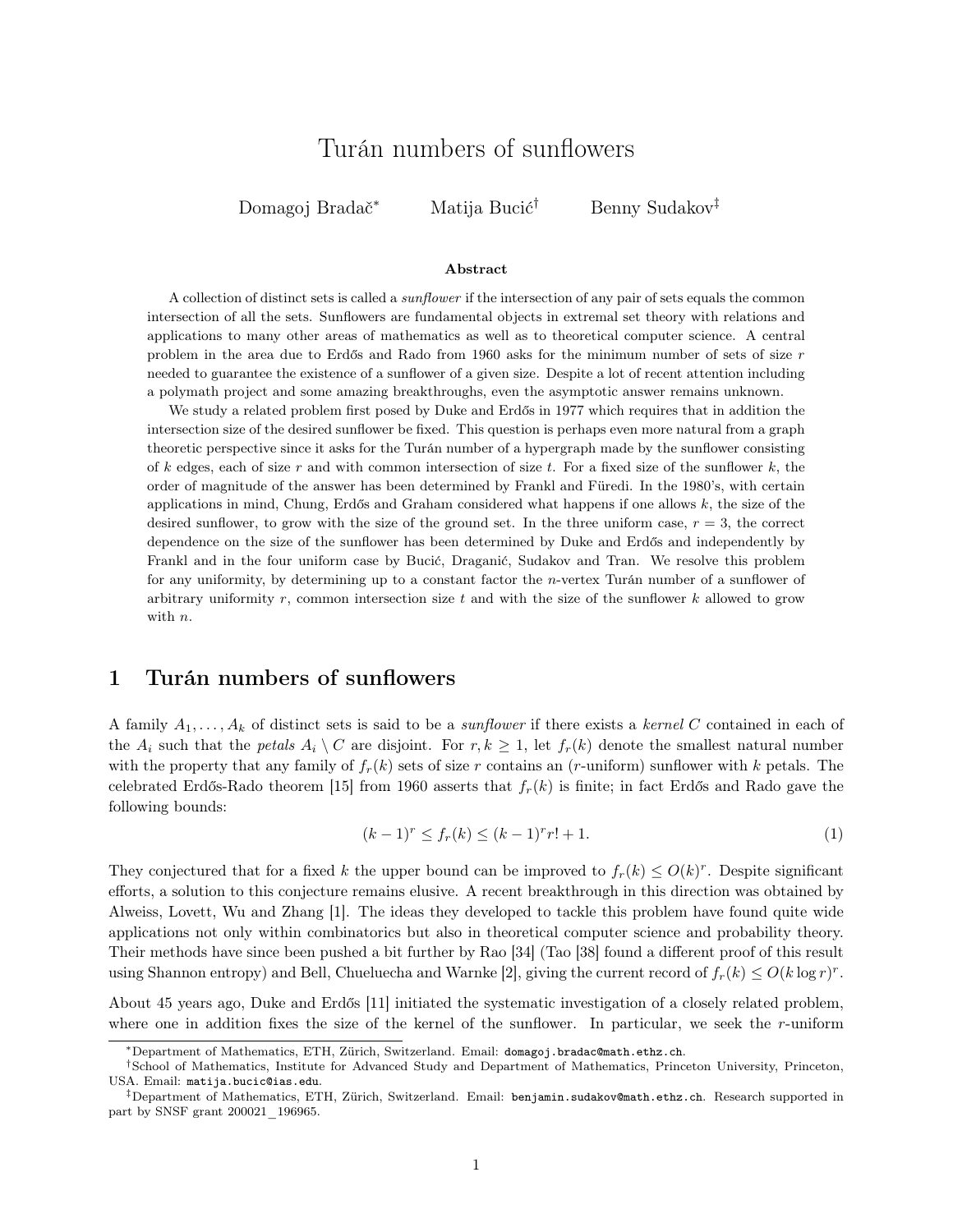sunflower with k petals and kernel of size t, which we will denote by  $\mathcal{S}_t^{(r)}(k)$ . Duke and Erdős asked for the minimum number of sets of size r which guarantees us to be able to find  $S_t^{(r)}(k)$ . In other words, they ask for the *n*-vertex Turán number<sup>[1](#page-1-0)</sup> of the sunflower  $S_t^{(r)}(k)$ . A key difference compared to the Erdős-Rado sunflower problem is that the answer can easily be seen to grow with the size of the ground set  $n$ , whereas the stronger assumption in the Erdős-Rado problem forces the ground set to be of bounded size. Over the years this problem has been reiterated several times [\[7,](#page-11-2) [27\]](#page-11-3) including in a recent collaborative "polymath" project [\[33\]](#page-12-2). The case  $k = 2$  of the problem (a certain fixed intersection size is forbidden) is better known as the restricted intersection problem and has received considerable attention over the years [\[20,](#page-11-4) [24,](#page-11-5) [26,](#page-11-6) [29,](#page-11-7) [30,](#page-11-8) [37\]](#page-12-3), partly due to its huge impact in discrete geometry [\[25\]](#page-11-9), communication complexity [\[36\]](#page-12-4) and quantum computing [\[5\]](#page-11-10). Another case that has a rich history [\[12,](#page-11-11) [13,](#page-11-12) [14,](#page-11-13) [17,](#page-11-14) [18,](#page-11-15) [19,](#page-11-16) [23\]](#page-11-17) is  $t = 0$  (a matching of size k is forbidden); the optimal construction in this case is predicted by the famous Erdős Matching Conjecture.

For fixed r, t and k with  $1 \leq t \leq r-1$  Frankl and Füredi [\[21\]](#page-11-18) give a conjecture for the correct value of  $ex(n, S_t^{(r)}(k))$  up to lower order terms, based on two natural candidates for near-optimal  $S_t^{(r)}(k)$ -free rgraphs. They verify their conjecture for  $r > 2t+3$ , but otherwise, with the exception of a few particular small cases, it remains open in general. In terms of asymptotic results, Frankl and Füredi [\[20\]](#page-11-4) showed in 1985 that  $\operatorname{ex}(n, \mathcal{S}_t^{(r)}(k)) \approx_{r,k} n^{\max\{r-t-1, t\}}$ .<sup>[2](#page-1-1)</sup>

While the above result of Frankl and Füredi tells us the correct order of magnitude of the Turán number for any sunflower of fixed size, as soon as we are interested in finding "larger" sunflowers, namely of size even very moderately growing with n, their bounds deteriorate drastically. For example, in the graph case  $(r = 2)$ there is an immediate, more precise result, namely  $ex(n, S_1^{(2)}(k)) \approx nk$  and being able to find such stars, of size growing with  $n$ , is often very useful in a variety of situations. In general, the problem of obtaining the correct dependence of the Turán number not only on  $n$ , the size of our underlying graph, but also on k, the size of our sunflower, for hypergraphs of higher uniformity turns out to be more challenging. The 3-uniform case is already interesting: Duke and Erdős [\[11\]](#page-11-1) and Frankl [\[16\]](#page-11-19) showed  $ex(n, S_1^{(3)}(k)) \approx nk^2$  and  $\exp(n, S_2^{(3)}(k)) \approx n^2k$ , while Chung [\[6\]](#page-11-20) even managed to determine the answer up to lower order terms. In the 1980's Chung, Erdős and Graham [\[10\]](#page-11-21), and Chung and Erdős [\[9\]](#page-11-22), motivated by potential applications to the problem of finding optimal so-called unavoidable graphs and hypergraphs, considered what happens with Turán numbers of such large sunflowers with uniformity higher than three. In the four uniform case this was only recently resolved in [\[4\]](#page-11-23). In this paper, we resolve this problem for any uniformity by determining the correct order of magnitude of the Turán number of sunflowers of arbitrary uniformity, in terms of both the size of the underlying graph and the size of the sunflower.

#### <span id="page-1-2"></span>Theorem 1.

$$
\mathrm{ex}(n, \mathcal{S}_t^{(r)}(k)) \approx_r \begin{cases} n^{r-t-1}k^{t+1} & \text{if } t \le \frac{r-1}{2}, \\ n^t k^{r-t} & \text{if } t > \frac{r-1}{2}. \end{cases}
$$

The key special case of the above result is when  $t = \frac{r-1}{2}$ , which we refer to as the *balanced case*, since the petal and kernel of the *balanced sunflower*  $S_t^{(2t+1)}(k)$  we seek are roughly of the same size. The importance of the balanced case is due to a relatively simple reduction of any other case to the balanced one. Furthermore, it turns out that it is connected to a number of interesting topics ranging from extremal set theory to optimisation theory and theoretical computer science.

The heart of our proof for the upper bound of the balanced case  $r = 2t + 1$  is a reduction to the extremal problem asking for the existence of the following object.

**Definition.** A set family  $A \subseteq \mathcal{P}([N])$  is said to be a  $(t + 1, t)$ -system if:

<span id="page-1-0"></span><sup>&</sup>lt;sup>1</sup>The Turán number  $ex(n, \mathcal{H})$  of an r-graph  $\mathcal{H}$  is the maximum number of edges in an r-graph on n vertices which does not contain a copy of  $\mathcal F$  as a subhypergraph.

<span id="page-1-1"></span><sup>&</sup>lt;sup>2</sup>We write  $\approx$  here instead of the more commonplace  $\Theta$  for clarity. For multi-valued functions we index the  $\approx$  with the terms which are considered to be constants.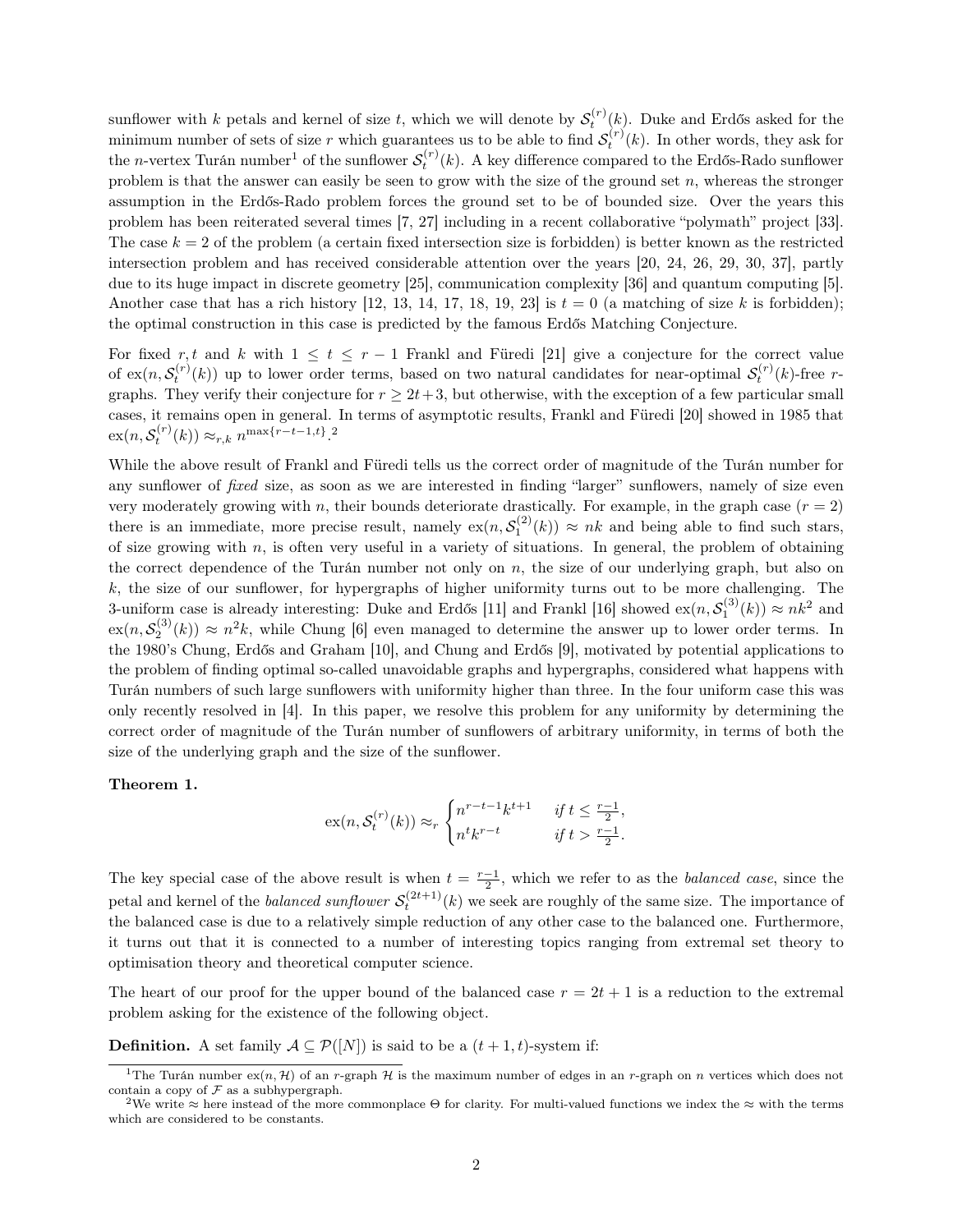- A is intersection closed, i.e.  $\forall A, B \in \mathcal{A}$  we also have  $A \cap B \in \mathcal{A}$ ,
- any subset of  $[N]$  of size at most t is contained in some set in A and
- for any  $A \in \mathcal{A}$  we have  $|A| \not\equiv N \pmod{t+1}$ .

The specific case of interest for us is when  $N = 2t + 1$ , and in particular our reduction shows that provided such a system does not exist, Theorem [1](#page-1-2) holds in the balanced case  $t = \frac{r-1}{2}$ .

In general the existence of  $(t+1, t)$ -systems is related to a number of interesting topics. For example, it played an important role in a recent work on submodular optimisation [\[32\]](#page-12-5), where using an algebraic argument it was shown  $(t + 1, t)$ -systems do not exist when  $t + 1$  is a prime power. Through our reduction this implies Theorem [1](#page-1-2) when  $t + 1$  is a prime power. On the other hand, a follow-up work focusing on Boolean constraint satisfaction problems [\[3\]](#page-11-24) shows that in fact  $(t+1, t)$  systems do exist when  $t+1$  has two distinct prime divisors. Despite this, and due to the fact that these examples require a relatively large ground set, it turns out that in our case the  $(t + 1, t)$ -systems on a ground set of size  $N = 2t + 1$  do not exist for any t. Our proof of this statement for all t takes a slightly different approach; it follows closely an argument of Frankl and Füredi in [\[20\]](#page-11-4) and relies on the following beautiful extremal set theoretic result of Frankl and Katona [\[22\]](#page-11-25) from 1979, which was originally inspired by a certain database design problem. They showed that among any collection of  $t + 1$  subsets of  $[t]$  there are  $a + 1$  of them with intersection of size exactly a.

Notation. Size of a hypergraph refers to the number of its edges so in case of a sunflower to the the number of its petals. Throughout the paper the uniformity of our hypergraphs is treated as a fixed constant in all our use of the asymptotic notation and we always assume that  $k$ , the size of the desired sunflower, is at least 2.

### 2 Balanced sunflowers

<span id="page-2-2"></span>In this section we prove the upper bound of Theorem [1](#page-1-2) holds in the balanced case.

Theorem 2.

$$
\mathrm{ex}(n, \mathcal{S}_t^{(2t+1)}(k)) \leq O(n^t k^{t+1}).
$$

The proof is split into two parts corresponding to the following two subsections. In the first one we prove a key reduction to the existence problem of the  $(t+1, t)$ -systems defined in the introduction. In the subsequent one we deal with the existence of  $(t + 1, t)$ -systems.

#### 2.1 Reduction to the existence of  $(t + 1, t)$ -systems

The aim of this subsection is to prove the following key lemma.

<span id="page-2-0"></span>**Lemma 3.** If there exists no  $(t + 1, t)$ -system with  $N = 2t + 1$ , then  $ex(n, S_t^{(2t+1)}(k)) \le O(n^t k^{t+1})$ .

Before turning to its proof let us define a convenient piece of notation which we will use throughout the paper. Given an r-uniform hypergraph H and a subset S consisting of m of its vertices, we define the link graph  $L_S$ of S in H to be the  $(r - m)$ -uniform hypergraph consisting of all  $r - m$  sets which together with S make an edge of H.

<span id="page-2-1"></span>**Observation 4.** Let H be an r-uniform hypergraph without  $S_t^{(r)}(k)$ . Given any set S of t vertices in H, its link graph  $L<sub>S</sub>$  in H can be covered using at most  $(k-1)(r-t)$  vertices.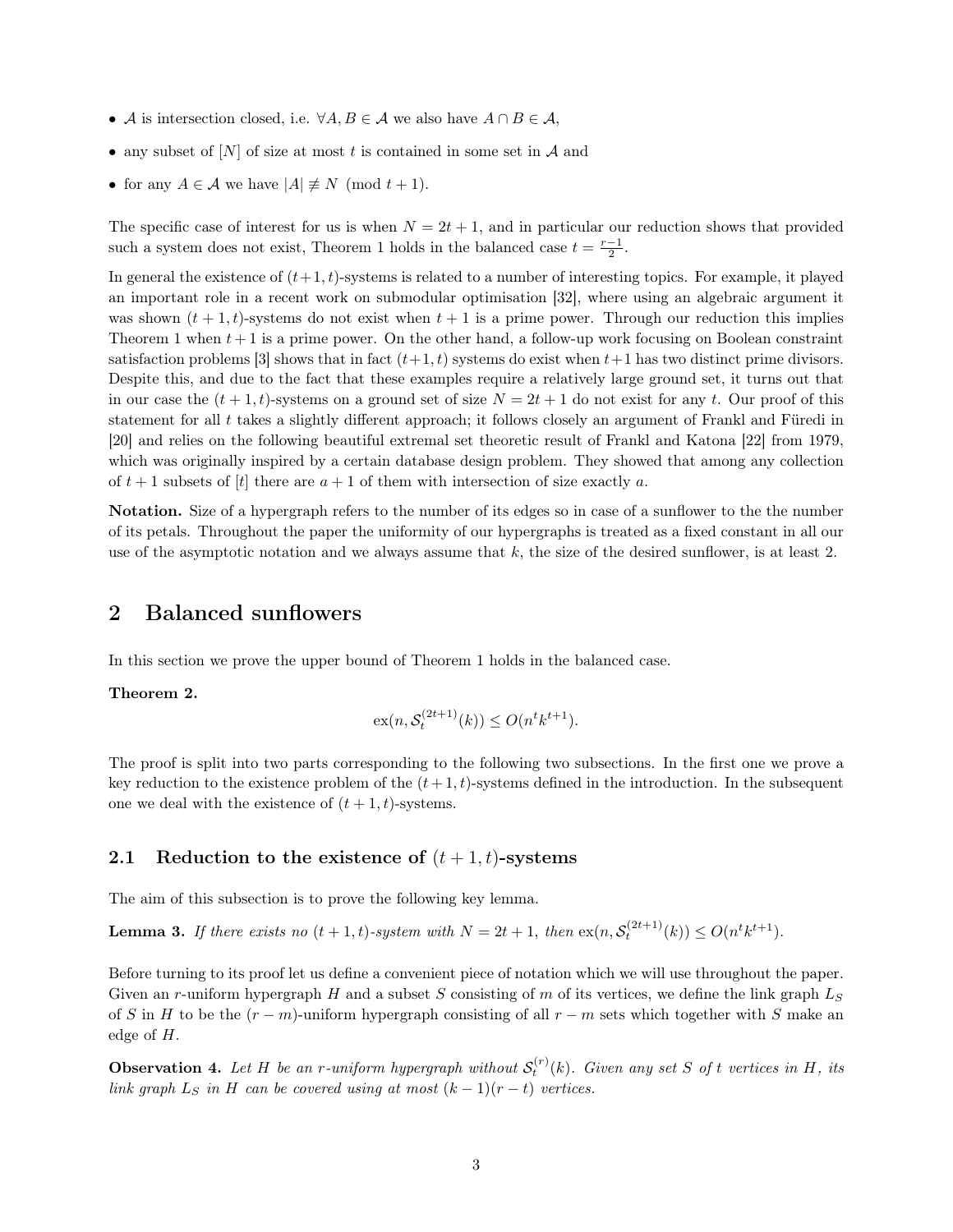**Proof.** L<sub>S</sub> is an  $(r-t)$ -uniform hypergraph and by assumption that H is  $S_t^{(r)}(k)$ -free, we know L<sub>S</sub> has no set of k pairwise vertex disjoint edges. Taking a maximal collection of pairwise disjoint edges in  $L<sub>S</sub>$  we know it contains at most  $(k-1)(r-t)$  vertices and we know that every edge of  $L<sub>S</sub>$  must contain one of them or we could extend the collection, contradicting maximality. Hence, these vertices provide us with the desired cover.  $\Box$ 

Before presenting the formal proof of Lemma [3,](#page-2-0) we try to give some intuition behind the key ideas. Let H be a  $(2t + 1)$ -uniform hypergraph with no copy of  $\mathcal{S}_t^{(2t+1)}(k)$ . Our goal is to show that H has at most  $O(n^t k^{t+1})$  edges. For each t-vertex set S in H, we fix a cover  $\Phi(S)$  of  $L_S$  with  $|\Phi(S)| = O(k)$ , provided by Observation [4.](#page-2-1) Suppose we wish to enumerate all the edges of H. One way to do this is to choose  $v_1, \ldots, v_t$ to be any t distinct vertices, choose  $v_{t+1}$  to be a vertex in  $\Phi({v_1},\ldots,v_t)$ , and choose the remaining vertices  $v_{t+2}, \ldots, v_{2t+1}$  arbitrarily. As any edge containing  $v_1, \ldots, v_t$  contains a vertex from  $\Phi({v_1}, \ldots, v_t)$ , we have enumerated all edges. Thus we obtain  $|E(H)| = O(n^{2t}k)$ , an improvement over the trivial bound  $O(n^{2t+1})$ .

How can we take this argument further? Suppose we have chosen the vertices  $v_1, \ldots, v_{t+1}$  as above. If there is an index  $i \in [t+1]$  such that for  $S = \{v_1, \ldots, v_{t+1}\} \setminus \{v_i\}$ , the vertex  $v_i$  is not in  $\Phi(S)$ , then we can choose the next vertex  $v_{t+2}$  from  $\Phi(S)$  and proceed as before. In general, in each step we want to find a set S of t already chosen vertices such that  $\Phi(S)$  contains none of the already chosen vertices. If we are always able to find such an S we obtain our desired bound of  $O(n^t k^{t+1})$ .

More precisely, for each edge e in H, we fix some ordering of its vertices and denote  $e = (u_1, u_2, \ldots, u_{2t+1})$ . For an edge e and a set  $I \subseteq [2t+1]$ , we will write  $e_I$  for the subset of the edge consisting of vertices indexed by I, in other words  $e_I = \{u_i \mid i \in I\}$ . Looking at any set of indices  $I \in \binom{[2t+1]}{t}$ , we know there exists an index  $j \in [2t+1] \setminus I$  such that  $u_j \in \Phi(e_I)$ . This lets us define a function  $f_e$  which assigns to each t-element subset I of the coordinates a new coordinate j, so outside of I, such that  $u_j$  belongs to the cover  $\Phi(e_I)$  of the link graph defined by the vertices of e indexed by I. One should think of  $f_e$  as the recipe for how to perform our counting strategy above. Since there are only  $O(1)$  such possible functions  $f_e$ , it is enough to show that for any fixed such function f, we have at most  $O(n^t k^{t+1})$  edges e such that  $f_e = f$ . To do this we implement our strategy as described above and either find there can be at most  $O(n^t k^{t+1})$  edges corresponding to this recipe or we "get stuck" which will precisely correspond to the existence of a  $(t+1, t)$ -system with  $N = 2t+1$ , which we later show is impossible.

We make these arguments precise in the following proof.

**Proof of Lemma [3.](#page-2-0)** Let us assume there is no  $(t+1, t)$ -system with  $N = 2t+1$ . Let H be a  $(2t+1)$ -uniform hypergraph with no copy of  $S_t^{(2t+1)}(k)$ . Our goal is to show that H has  $O(n^t k^{t+1})$  edges.

Let F be the family of all functions  $f: \binom{[2t+1]}{t} \to [2t+1]$  such that  $f(I) \notin I$  for all  $I \in \binom{[2t+1]}{t}$ . We will assign to each edge of our hypergraph a type corresponding to a function  $f \in \mathcal{F}$ . In particular, if we denote by  $E_f$  the set of edges of type f and for all  $f \in \mathcal{F}$  we show that  $|E_f| = O(n^t k^{t+1})$ , we are done, since  $|\mathcal{F}| = (t+1)^{\binom{2t+1}{t}} = O(1).$ 

For any set S of t vertices, fix an arbitrary cover  $\Phi(S)$  of L<sub>S</sub> of size at most  $(k-1)(t+1)$ , given by Observation [4.](#page-2-1)

Let e be any edge and let us fix an arbitrary ordering of its vertices. We view e as a  $(2t+1)$ -tuple  $(u_1, \ldots, u_{2t+1})$ . We define a function  $f_e \in \mathcal{F}$ , which will be the type of e, as follows. Consider any set  $I \in \binom{[2t+1]}{t}$  and let  $e_I := \{u_i \mid i \in I\}$  be the subset of vertices of e with indices in I. By definition of  $\Phi$  as a cover,  $\Phi(e_I) \cap e \neq \emptyset$ , so there exists an index  $j \in [2t+1] \setminus I$  such that  $u_j \in \Phi(e_I)$ . Let j be an arbitrary such index and set  $f_e(I) = j$ . One should think of  $f_e$  as an assignment to any subset of t vertices of e another vertex of e which belongs to the cover  $\Phi$  of this *t*-vertex subset.

For  $f \in \mathcal{F}$  we set  $E_f = \{e \in E(H) \mid f_e = f\}$ . Let us fix a function  $f \in \mathcal{F}$  for the remainder of the proof, as discussed before, it is enough to show that  $|E_f| = O(n^t k^{t+1})$ .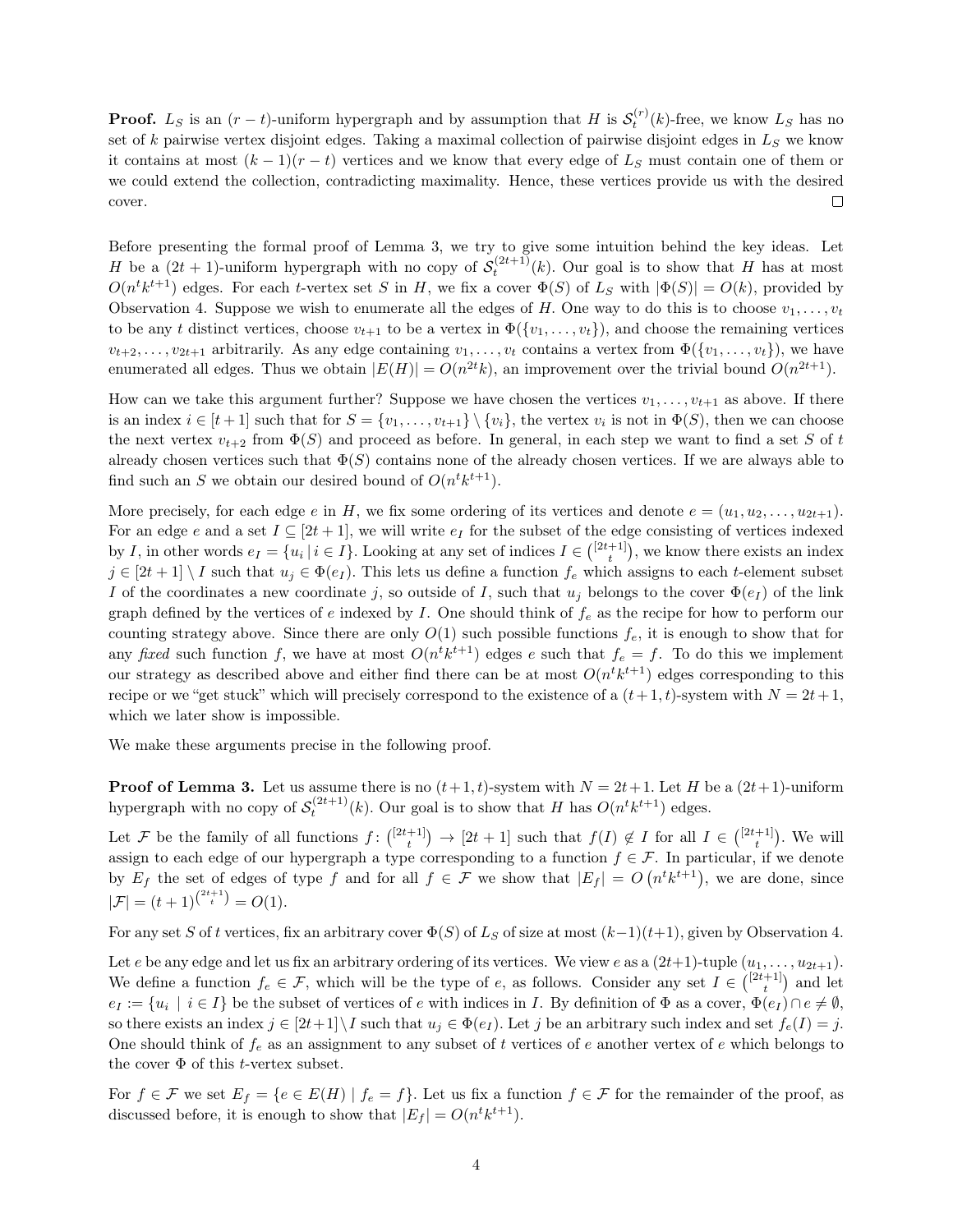For every set  $J \in \binom{[2t+1]}{t}$  we construct an *extending sequence*  $J = J_0 \subseteq J_1 \subseteq \ldots$  together with an auxiliary sequence  $I_1, I_2, \ldots$ , as follows. For  $i \geq 0$ , suppose there is a set  $I \in \binom{J_i}{t}$  such that  $f(I) \notin J_i$ . Let  $I_{i+1}$  be an arbitrary such set, let  $J_{i+1} = J_i \cup \{f(I_{i+1})\}\$ and note that  $|J_{i+1}| = |J_i| + 1$ . If there is no such set, that is,  $f(I) \in J_i$  for all  $I \in \binom{J_i}{t}$ , the sequence ends and we use  $C(J) = J_i$  to denote the last set in the extending sequence starting with J.

We next show that if there exists a set J for which  $C(J) = [2t+1]$ , we have the desired bound on the number of edges of type  $f$ .

**Claim.** If there exists a set  $J \in \binom{[2t+1]}{t}$  such that  $C(J) = [2t+1]$ , then  $|E_f| = O(n^t k^{t+1})$ .

**Proof.** Let  $J \in \binom{[2t+1]}{t}$  such that  $C(J) = [2t+1]$ . Let  $J = J_0 \subseteq J_1 \subseteq \ldots \subseteq J_{t+1} = [2t+1]$  be the extending sequence of J and  $I_1, I_2, \ldots, I_{t+1}$  the auxiliary sequence, as given above. For convenience, let us reorder the coordinates so that  $J_i = [t + i]$  for  $0 \le i \le t + 1$  and consequently  $f(I_i) = t + i$ , for  $1 \le i \le t + 1$ . We will construct a set of  $O(n^t k^{t+1})$  different  $(2t+1)$ -tuples of vertices  $(v_1, \ldots, v_{2t+1})$  which contains all edges in  $E_f$ (also viewed as  $(2t + 1)$ -tuples). First, we choose  $v_1, \ldots, v_t$  to be any t distinct vertices. For  $1 \le i \le t + 1$ , let us assume we have already chosen  $v_1, \ldots, v_{t+i-1}$  and let  $S_i = \{v_j | j \in I_i\}$ . As  $I_i \subseteq J_{i-1} = [t + i - 1]$  and we have already chosen the vertices  $v_1, \ldots, v_{t+i-1}$ , the set  $S_i$  is well-defined. Then we choose  $v_{t+i}$  to be any vertex in  $\Phi(S_i)$ . Let T be the set of all  $(2t+1)$ -tuples constructed this way. One should think of this process as following the recipe given by type f to generate all  $(2t + 1)$ -tuples which could possibly correspond to an edge (viewed as a  $(2t + 1)$ -tuple) of type f.

First observe that there are at most  $n^t$  ways to choose the vertices  $v_1, \ldots, v_t$  and at most  $(k-1)(t+1)$  ways to choose each subsequent vertex  $v_i$ , for  $t + 1 \leq i \leq 2t + 1$ , thus  $|T| \leq n^t \cdot ((k-1)(t+1))^{t+1} = O(n^t k^{t+1})$ .

Secondly, let us show that  $T$  indeed contains all edges in  $E_f$ . For the sake of contradiction, consider an edge  $e = (u_1, \ldots, u_{2t+1}) \in E_f$  and suppose that  $e \notin T$ . Then there is an index i such that we have chosen  $v_j = u_j$ , for  $1 \leq j \leq i-1$ , but we never choose  $v_i = u_i$ . Clearly  $i > t$ , as any t-tuple of distinct vertices is chosen for  $v_1, \ldots, v_t$ . Note that  $S_{i-t} = \{v_j | j \in I_{i-t}\} = \{u_j | j \in I_{i-t}\} = e_{I_{i-t}}$ , since  $I_{i-t} \subseteq J_{i-t-1} = [i-1]$ . In particular, since we choose  $v_i$  to be any member of  $\Phi(S_{i-t})$ , we have  $u_i \notin \Phi(S_{i-t})$ . On the other hand, by our initial relabelling  $f(I_{i-t}) = i$  and since we assumed that e is of type f, so  $f_e(I_{i-t}) = i$ , this means that  $u_i \in \Phi(e_{I_{i-t}}) = \Phi(S_{i-t}),$  a contradiction.

We conclude that  $E_f \subseteq T$  and thus  $|E_f| = O(n^t k^{t+1})$ , as claimed.

 $\Box$ 

Finally, we are left with the case when  $C(J) \neq [2t + 1]$  for all  $J \in \binom{[2t+1]}{t}$ . In this case we construct a  $(t + 1, t)$ -system on the ground set  $[2t + 1]$ , contradicting our assumption. Let  $N = 2t + 1$  and define

$$
\mathcal{A} = \left\{ C \subsetneq [N] \mid f(I) \in C, \forall I \in \binom{C}{t} \right\}.
$$

Note that A contains all subsets of [N] of size less than t. It is only left to verify that A is indeed a  $(t + 1, t)$ system. Consider arbitrary sets  $A, B \in \mathcal{A}$ . For any  $I \in \binom{A \cap B}{t}$ , we have  $f(I) \in A$  because  $A \in \mathcal{A}$ , and  $f(I) \in B$ because  $B \in \mathcal{A}$ . Thus,  $f(I) \in A \cap B$ , implying  $A \cap B \in \mathcal{A}$ , that is,  $\mathcal{A}$  is intersection-closed. Consider a set  $J \in \binom{N}{t}$ . By assumption,  $C(J) \subsetneq [2t+1]$  and satisfies  $f(I) \in C(J)$  for all  $I \in \binom{C(J)}{t}$ . Hence,  $C(J) \in \mathcal{A}$  which shows that any subset of  $[N]$  of size t is contained in some set in A. Note that  $N \equiv t \pmod{t+1}$  and  $[N] \notin \mathcal{A}$ by definition. Consider any  $J \in \binom{N}{t}$ . As  $f \in \mathcal{F}$ , we have  $f(J) \notin J$ , so  $J \notin \mathcal{A}$ . Therefore, no set  $A \in \mathcal{A}$  satisfies  $|A| \equiv N \pmod{t+1}$  and we conclude that A is a  $(t+1, t)$ -system.  $\Box$ 

### 2.2 The existence of  $(t + 1, t)$ -systems

In this subsection we study the existence of  $(t + 1, t)$ -systems. We begin by showing that no  $(t + 1, t)$ -system exists when  $t+1$  is a prime power, regardless of the value of N. We include our proof as it is more elementary and much simpler than the previous ones given in [\[3\]](#page-11-24) and [\[32\]](#page-12-5).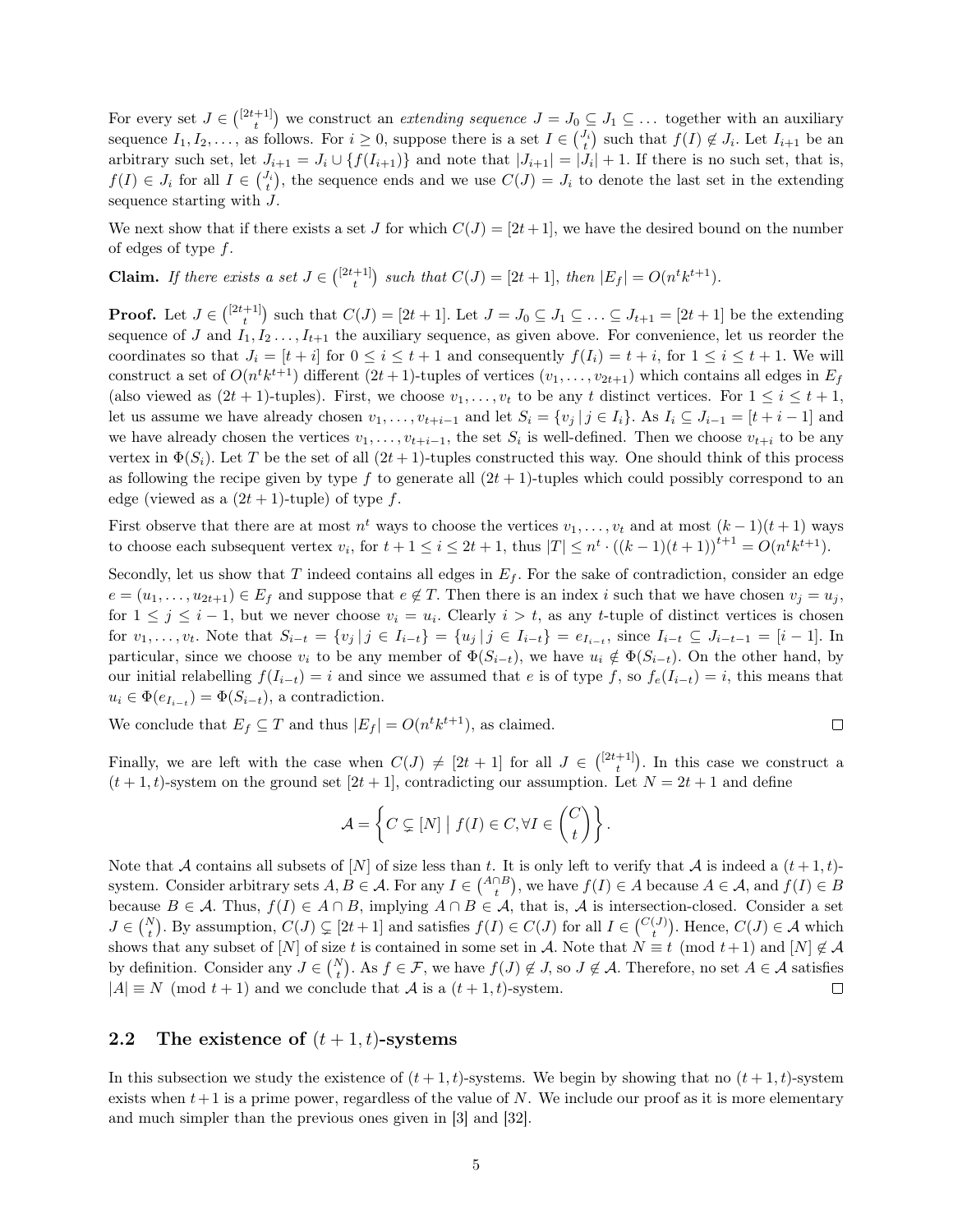**Proposition 5.** Let  $t + 1$  be a prime power. Then there is no  $(t + 1, t)$  system.

**Proof.** Let  $t + 1 = p^m$  for some prime p and integer  $m \ge 1$ . We calculate the residues of  $\binom{a}{t}$  modulo p for any value of a. Let  $a = \sum_{i=0}^{\ell} a_i p^i$  be the expansion of a in base p, where  $\ell \geq m-1$  and note that  $t = p^m - 1 = \sum_{i=0}^{m-1} (p-1)p^i$ . By Lucas' theorem [\[31\]](#page-11-26):

$$
\binom{a}{t} \equiv \prod_{i=0}^{m-1} \binom{a_i}{p-1} \pmod{p}.
$$

The product on the right hand side is nonzero if and only if  $a_i = p - 1$  for all  $0 \le i \le m - 1$ . Thus,

<span id="page-5-0"></span>
$$
\binom{a}{t} \equiv 0 \pmod{p} \iff a \not\equiv -1 \pmod{t+1}.\tag{2}
$$

Suppose A is a  $(t+1,t)$ -system. First we show we can reduce to the case when  $N \equiv -1 \pmod{t+1}$ . Indeed, let s be a nonnegative integer such that  $N' = N + s$  satisfies  $N' \equiv -1 \pmod{t+1}$ . Let  $X = \{N+1, \ldots, N'\}$ and consider the set system  $\mathcal{A}' = \{A \cup X \mid A \in \mathcal{A}\}\.$  It is easy to check that  $\mathcal{A}'$  is also a  $(t+1,t)$ -system so we may assume  $N \equiv -1 \pmod{t+1}$ .

By definition, each t-subset of  $[N]$  is contained in some set in A. Hence, we can use the inclusion-exclusion principle to count the number of t-subsets of  $[N]$  as follows:

$$
\binom{N}{t} = \sum_{i=1}^{|\mathcal{A}|} (-1)^{i+1} \sum_{\substack{\mathcal{F} \subseteq \mathcal{A} \\ |\mathcal{F}| = i}} \binom{\left| \bigcap_{F \in \mathcal{F}} F \right|}{t}.
$$

By [\(2\)](#page-5-0), the left hand side has nonzero residue modulo p. Recall that A is intersection-closed and for all  $A \in \mathcal{A}$ , we have  $|A| \neq -1$  (mod  $t + 1$ ). Hence, by [\(2\)](#page-5-0), all the summands on the right hand side are congruent to 0 modulo  $p$ , a contradiction.  $\Box$ 

In the rest of this subsection we show that no  $(t + 1, t)$ -system with  $N = 2t + 1$  exists, which combined with Lemma [3](#page-2-0) completes the proof of Theorem [2.](#page-2-2) As mentioned in the introduction, the restricted ground set size  $N = 2t + 1$  plays a crucial role here, since it was shown in [\[3\]](#page-11-24) that in general  $(t + 1, t)$ -systems do exist whenever  $t + 1$  is not a prime power.

We will use the following extremal set theoretic result of Frankl and Katona [\[22\]](#page-11-25) and we include its proof for completeness.

<span id="page-5-1"></span>**Proposition 6.** For an arbitrary m and a collection of  $m + 1$  not necessarily distinct subsets of  $[m]$ , there exists some  $1 \leq s \leq m+1$  so that some s sets in the collection have intersection of size exactly  $s-1$ .

**Proof.** We prove the statement by induction on m, with the base case  $m = 0$  being trivial. Now let  $m \ge 1$ ,  $A_1, \ldots, A_{m+1} \subseteq [m]$  and suppose, for the sake of contradiction, that no s sets have intersection of size exactly s − 1 for any s,  $1 \leq s \leq m+1$ . For  $x \in [m]$ , denote by  $d(x)$  the number of sets  $A_1, \ldots, A_{m+1}$  containing x.

First we show that  $x \in A_i$  implies  $d(x) \leq |A_i|$ . Suppose  $x \in A_i$  and  $d(x) > |A_i|$  for some  $x \in [m], i \in [m+1]$ . Consider the collection of not necessarily distinct sets  $\{(A_i \cap A_i) \setminus \{x\} | j \neq i, x \in A_i\}$ . There are  $d(x) - 1 >$  $|A_i| - 1$  of these sets and they are subsets of  $A_i \setminus \{x\}$  which has size  $|A_i| - 1 \leq m - 1$ . Thus, we may use the induction hypothesis to conclude there exist a positive integer s and indices  $j_1$  < ... <  $j_s$  such that  $|\bigcap_{\ell=1}^s ((A_{j_\ell} \cap A_i) \setminus \{x\})| = s - 1$ . But then  $|A_i \cap \bigcap_{\ell=1}^s (A_{j_\ell})| = s$ , contradicting our assumption. Therefore,  $d(x) \leq |A_i|$ , for any  $i \in [m+1]$ ,  $x \in A_i$ .

By the induction hypothesis, the union of any k sets must have size at least k, for any  $1 \leq k \leq m$ . By Hall's theorem, there is a system of distinct representatives for  $A_1, \ldots, A_m$  so upon relabelling we may assume that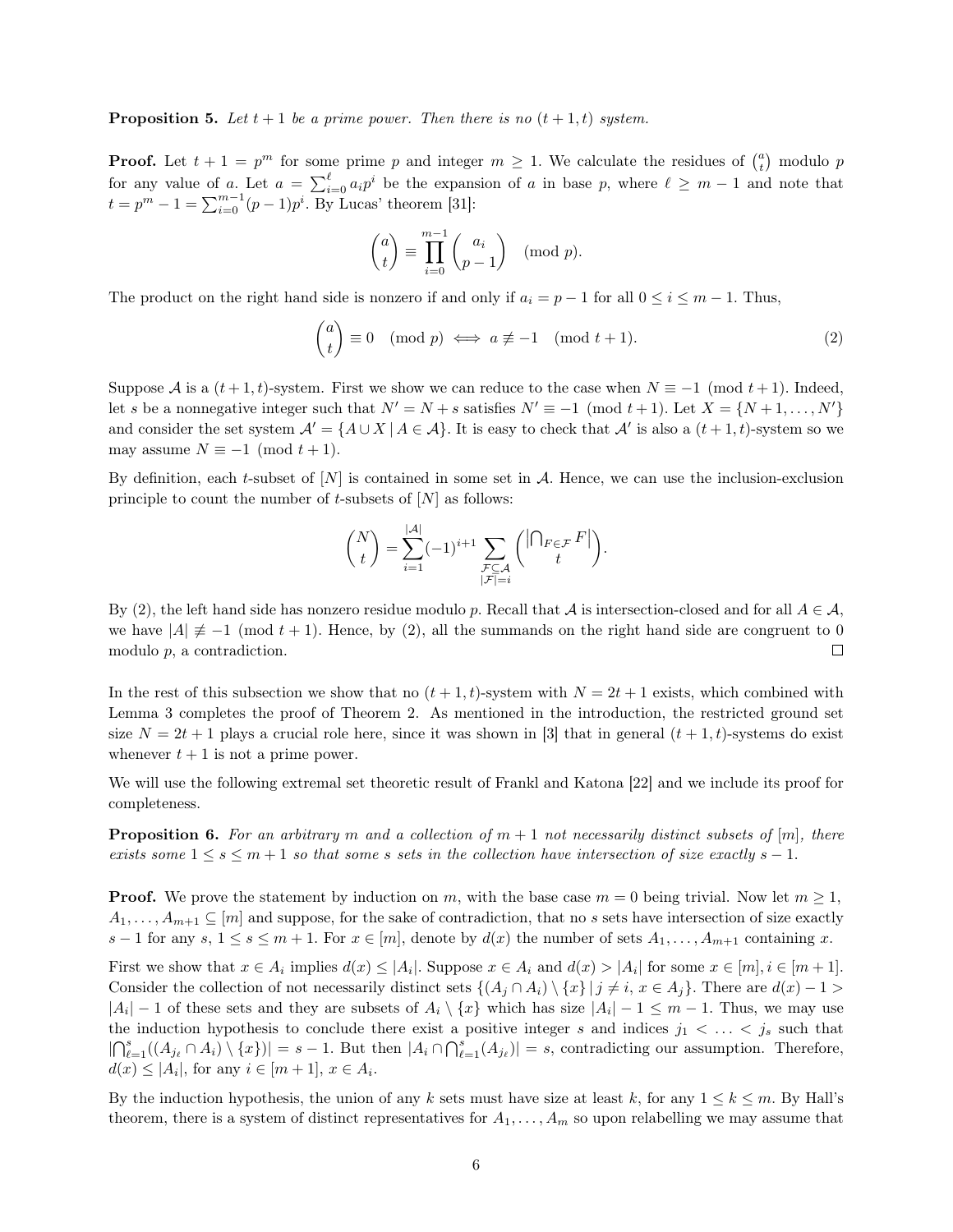$i \in A_i$ , for all  $i \in [m]$ . In particular, we must have  $d(i) \leq |A_i|$ , for all  $i \in [m]$ . We now have

$$
\sum_{i=1}^{m+1} |A_i| = \sum_{i=1}^{m} d(i) \le \sum_{i=1}^{m} |A_i|.
$$

Hence,  $A_{m+1} = \emptyset$ , contradicting our assumption for  $s = 1$ .

We are now ready to complete the proof of the balanced case.

**Lemma 7.** There exists no  $(t + 1, t)$ -system on a ground set of size  $N = 2t + 1$ .

**Proof.** Suppose F is a  $(t+1, t)$ -system on  $[N] = [2t+1]$ . Let S be a minimal subset of  $[N]$  not covered by F, i.e. such that  $S \nsubseteq F$ ,  $\forall F \in \mathcal{F}$ . As  $[N] \notin \mathcal{F}$ , the set S is well-defined. Since we know that any t-element subset is covered by the second defining property of the  $(t + 1, t)$ -system, we must have  $\ell = |S| \ge t + 1$ . Without loss of generality, assume  $S = \{1, \ldots, \ell\}$ . By minimality of S, for any  $i \in [\ell]$  there must exist a set in F which covers  $S \setminus \{i\}$ . In particular, let  $A_1, \ldots, A_{t+1} \in \mathcal{F}$  be sets such that  $A_i \cap S = S \setminus \{i\}$ , for  $i \in [t+1]$ .

Our plan is to find a collection of sets among  $A_1, \ldots, A_{t+1}$  whose intersection has size precisely t, contradicting the third property of a  $(t + 1, t)$ -system. Observe that for any m of these sets, the size of their intersection inside  $[t+1]$  is exactly  $t+1-m$ . To control the size of this intersection outside  $[t+1]$ , we will use Proposition [6.](#page-5-1)

For  $1 \leq i \leq t+1$ , let  $D_i = A_i \setminus [t+1]$ . The sets  $D_1, \ldots, D_{t+1}$  all belong to the set  $\{t+2, \ldots, 2t+1\}$  of size t, so by Proposition [6,](#page-5-1) there exists an integer s and indices  $1 \leq j_1 < j_2 < \ldots < j_s \leq t+1$  such that  $|\bigcap_{i=1}^s D_{j_i}| = s - 1$ . Let  $A := \bigcap_{i=1}^s A_{j_i}\big) \in \mathcal{F}$ . We have

$$
|A| = |A \cap [t+1]| + |A \setminus [t+1]| = |[t+1] \setminus \{j_1, \ldots, j_s\}| + |\bigcap_{j=1}^s D_{j_i}| = t+1-s+s-1 = t.
$$

Thus,  $|A| \equiv N \pmod{t+1}$ , contradicting the assumption that F is a  $(t+1,t)$ -system.

 $\Box$ 

### 3 Reduction to the balanced case

In this section we will complete the proof of the upper bound part of Theorem [1.](#page-1-2) We note that the ideas we developed in the previous section are not necessarily restricted just to the balanced case. Despite this we will present a direct reduction argument which demonstrates that indeed the balanced case is in some sense the most difficult one. We begin by proving an auxiliary lemma.

<span id="page-6-0"></span>**Lemma 8.** Let  $r \geq 2$  and  $r > \ell \geq 1$ . Any n-vertex r-uniform hypergraph H without  $S_s^{(r)}(k)$  for all  $\ell \leq s \leq 1$ .  $r-1$  has at most  $O(n^{\ell}k^{r-\ell})$  edges.

**Proof.** We claim that for any subset S of at least  $\ell$  and at most r vertices of H, its link graph  $L_S$  has size at most  $(rk)^{r-|S|}$ . We induct downwards on |S|. The base case is  $|S|=r$ , where the link graph of S consists of only the empty set and in particular has size 1. Now assume that for all subsets of size  $|S| + 1$  our claim holds. The fact there is no  $\mathcal{S}_{\{S\}}^{(r)}$  $\binom{S}{|S|}(k)$  in H implies through Observation [4](#page-2-1) that there exists a cover of  $L_S$  of size at most  $(r-|S|)(k-1) \leq rk$ . In particular, the size of  $L_S$  is at most the sum of the sizes of the link graphs of  $L_{S\cup\{v\}}$  as v ranges over the vertices in the cover. Using the inductive assumption to bound the size of each of these link graphs we conclude  $|L_S| \leq rk \cdot (rk)^{r-|S|-1} = (rk)^{r-|S|}$ , as desired.

Since there are at most  $n^{\ell}$  sets of size  $\ell$  we conclude there are at most  $n^{\ell}(rk)^{r-\ell} \leq O(n^{\ell}k^{r-\ell})$  edges in H.

We are now ready to complete the proof of the upper bound of Theorem [1](#page-1-2) which we restate below for convenience.

 $\Box$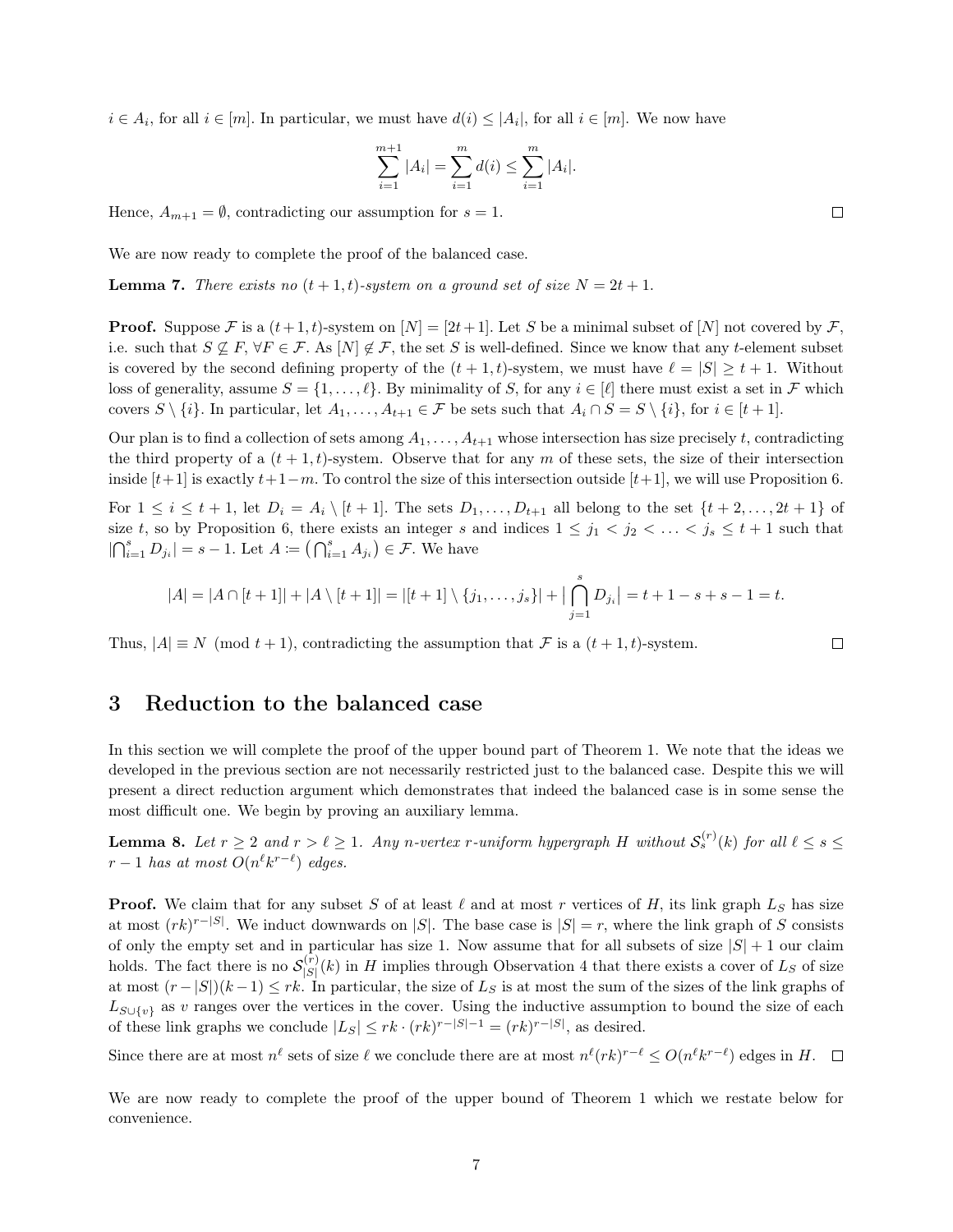**Theorem 9.** Let  $r > t \geq 0$ , then

$$
\mathrm{ex}(n, \mathcal{S}_t^{(r)}(k)) \le \begin{cases} O(n^{r-t-1}k^{t+1}) & \text{if } t \le \frac{r-1}{2}, \\ O(n^tk^{r-t}) & \text{if } t \ge \frac{r-1}{2}. \end{cases}
$$

**Proof.** We proceed by induction on r. The base case of  $r = 1$  is immediate. Let us now assume  $r \geq 2$  and we assume the theorem holds for all sunflowers with smaller uniformity.

Let H be an n-vertex r-uniform hypergraph with at least  $Cn^{r-t-1}k^{t+1}$  edges if  $2t+1 \leq r$  and at least  $Cn^t k^{r-t}$ edges if  $2t + 1 \geq r$ , where we choose  $C = C(r)$  large enough.

If  $r \leq 2t$  then there is a vertex v of H belonging to at least  $rC \cdot n^{t-1}k^{r-t}$  edges. Looking at the link graph of v, it is  $(r-1)$ -uniform, has  $n-1$  vertices and at least  $rC \cdot n^{t-1}k^{r-t}$  edges. Since  $t-1 \geq \frac{r-2}{2}$  the induction hypothesis tells us  $ex(n-1, \mathcal{S}_{t-1}^{(r-1)}(k)) \leq O(n^{t-1}k^{r-t})$ . Choosing C large enough this guarantees a copy of  $S_{t-1}^{(r-1)}(k)$  inside the link graph of v, which together with v makes the desired copy of  $S_t^{(r)}(k)$  in H, as desired.

If  $r = 2t + 1$  $r = 2t + 1$  $r = 2t + 1$  the result follows from Theorem 2 so we are left with the case when  $r \ge 2t + 2$ . Call a set L of vertices of H m-extending if there are m edges of H, all of which contain L and are all disjoint outside of  $L$ . In other words, they make a sunflower with  $L$  as a kernel.

The following claim exploits the fact that one can use m-extending sets to build a copy of  $\mathcal{S}_t^{(r)}(k)$  in H.

<span id="page-7-0"></span>**Claim 1.** For any  $1 \leq i \leq r-t-1$ , there are at most  $ex(n, S_t^{(r-i)}(k))$  rk-extending  $(r-i)$ -sets.

**Proof.** Let us assume the contrary, so there exist k distinct rk-extending  $(r - i)$ -sets forming a copy of  $S_t^{(r-i)}(k)$ . Then we can greedily extend them, one by one, to obtain a copy of  $S_t^{(r)}(k)$  in H. Indeed, at any point, the union of the sets we constructed has size at most  $(k-1)r$ . Hence, the current one, having rk vertex disjoint choices of an *i*-set for its extension, can be chosen disjointly from all the previous ones. Therefore, H contains a copy of  $S_t^{(r)}(k)$ , a contradiction.  $\Box$ 

We now show that by removing any edge of H containing an rk-extending  $(r-i)$ -set for some  $i \geq 1$  we remove at most half of the edges from H.

Claim 2. The number of edges of H for which there exists an integer  $i \leq r - t - 1$  and an rk-extending  $(r-i)$ -subset of the edge is at most  $O(n^{r-t-1}k^{t+1})$ .

**Proof.** We will first show there are at most  $O(n^{r-t-1}k^{t+1})$  edges which contain an rk-extending  $(r-1)$ -set. Since  $t \leq \frac{r-2}{2}$ , we know that there are at most  $\operatorname{ex}(n, \mathcal{S}_t^{(r-1)}(k)) \leq O(n^{r-t-2}k^{t+1})$  rk-extending  $(r-1)$ -sets by Claim [1](#page-7-0) and the induction hypothesis. Each of them belongs to at most  $n$  different edges so indeed at most  $O(n^{r-t-1}k^{t+1})$  edges of H contain such a set. Let us remove all these edges from H to create  $H_2$ . We now assume that we are given a hypergraph  $H_i$  which does not contain an rk-extending  $(r - j)$ -set for any  $j < i$ and we wish to count how many edges of  $H_i$  contain an rk-extending  $(r - i)$ -set.

By Claim [1,](#page-7-0) there are at most  $ex(n, S_t^{(r-i)}(k))$  such  $(r-i)$ -sets. Given a fixed one, observe that its link graph in  $H_i$ , being an *i*-uniform hypergraph, contains no  $S_j^{(i)}(rk)$  for any  $1 \leq j \leq i$ . Indeed, adding back in the  $(r - i)$ -set this would give rise to an rk-extendable  $(r - i + j)$ -set in  $H_i$ , which we have removed in one of the previous steps. By Lemma [8](#page-6-0) (with  $\ell = 1$  and  $r = i$ ) this tells us the link graph can have size at most  $O(nk^{i-1})$ . Combining, this implies that at most  $O(nk^{i-1}) \cdot \text{ex}(n, \mathcal{S}_t^{(r-i)}(k))$  edges of  $H_i$  contain an  $rk$ -extending  $(r - i)$ -set.

If  $2t \leq r - i - 1$  then, using the induction hypothesis,

$$
\mathrm{ex}(n, \mathcal{S}_t^{(r-i)}(k)) \le O(n^{r-i-t-1}k^{t+1})
$$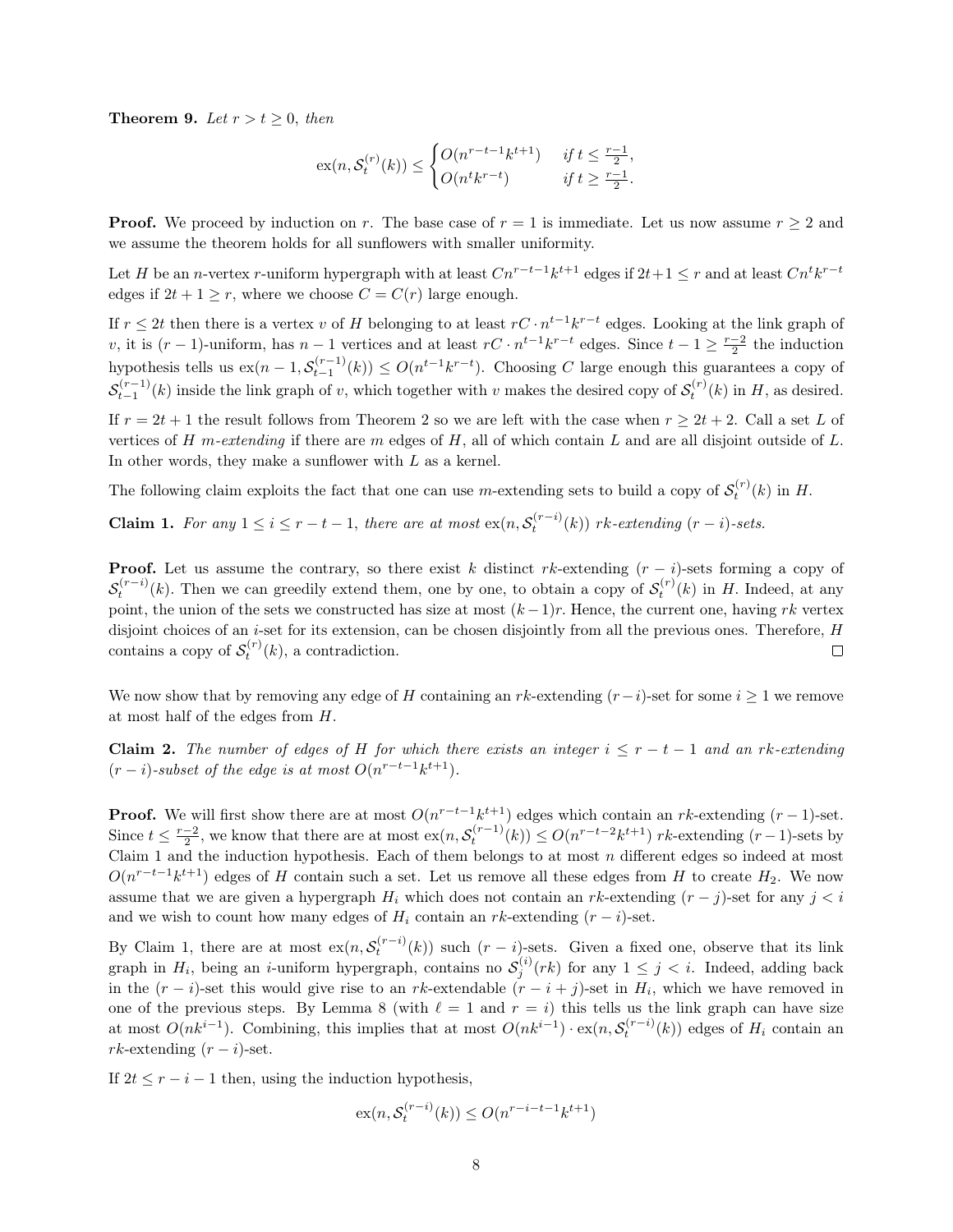so the total number of our edges is

$$
O(n^{r-i-t}k^{t+i}) \le O(n^{r-t-1}k^{t+1})
$$

since  $i \geq 1$  and we may assume  $k \leq n$  (otherwise the claim is vacuous). If  $2t > r - i - 1$ , then, using the induction hypothesis,

$$
\mathrm{ex}(n, \mathcal{S}_t^{(r-i)}(k)) \le O(n^t k^{r-i-t}),
$$

so the total number of our edges is

$$
O(n^{t+1}k^{r-t-1}) \le O(n^{r-t-1}k^{t+1})
$$

which holds since  $r \geq 2t + 2$  and since, as before, we may assume  $k \leq n$ .

After removing any of the edges counted by the claim, the remainder graph has no  $S_{r-i}^{(r)}(rk)$  for  $1 \leq i < r-t$ , since a kernel of any such sunflower would be an rk-extending  $(r - i)$ -set. Lemma [8](#page-6-0) with  $\ell = t + 1$  now tells us that there at most  $O(n^{t+1}k^{r-t-1}) \leq O(n^{r-t-1}k^{t+1})$  edges remaining. Since we also removed at most this many edges by the claim, we are done.  $\Box$ 

## 4 Lower bounds

In this section we will establish the lower bounds on  $ex(n, \mathcal{S}_t^{(r)}(k))$  which will complete the proof of Theorem [1.](#page-1-2) Observe first that if  $k = \Omega(n)$  then our goal is to show that  $\exp(n, S_t^{(r)}(k)) \geq \Omega(n^r)$ . This holds since the complete r-uniform hypergraph on  $t + k(r - t) - 1 = |\mathcal{S}_t^{(r)}(k)| - 1$  vertices has  $\Omega(k^r) = \Omega(n^r)$  edges and clearly does not contain  $S_t^{(r)}(k)$ . So we only need to prove our lower bounds when  $k \leq cn$  for an arbitrary constant c.

We will use two fundamentally different classes of examples depending on which side of the balanced case we are on, in other words whether the size of the kernel of our forbidden sunflower is larger or smaller than half of the uniformity. We begin with the easier case when the kernel is smaller.

**Lemma 10.** Let  $r \geq 2t + 1 \geq 1$  and  $k \leq n/2$ , then

$$
\mathrm{ex}(n, \mathcal{S}_t^{(r)}(k)) \ge \Omega(n^{r-t-1}k^{t+1}).
$$

**Proof.** Let  $s = \max\{k-1, t+1\}$ . We take A to be a set of  $n-s$  vertices and B a set of s vertices. We now choose H to be the hypergraph with vertex set  $A \cup B$  consisting of all edges which have exactly  $r - t - 1$ vertices in A and  $t + 1$  vertices in B. Such an H has

$$
\binom{n-s}{r-t-1} \cdot \binom{s}{t+1} \ge \Omega(n^{r-t-1}k^{t+1})
$$

edges, where the case when  $s = t + 1$  follows since this means  $k \le t + 2$  is a constant. To complete the proof we will show it does not contain  $S_t^{(r)}(k)$ . If  $s = t + 1$ , any two edges intersect in more than t vertices so the statement is trivial. Otherwise,  $s = k - 1$  and let us assume to the contrary that there is a copy S of  $\mathcal{S}_t^{(r)}(k)$ in H. Note that for each edge of S, at least one of its  $r - t$  vertices not in the kernel of S belongs to B (since every edge of H has exactly  $r - t - 1$  vertices inside A). If we take one such vertex for each of the k edges of S we know they all belong to B and must be distinct since they do not belong to the kernel of S. This is a contradiction of  $|B| = k - 1$ , completing the proof.  $\Box$ 

A slightly refined version of this construction where one takes the set B to be larger but only allows certain subsets of size  $t + 1$  of B to participate in the edges is conjectured by Frankl and Füredi [\[21\]](#page-11-18) to be nearly

 $\Box$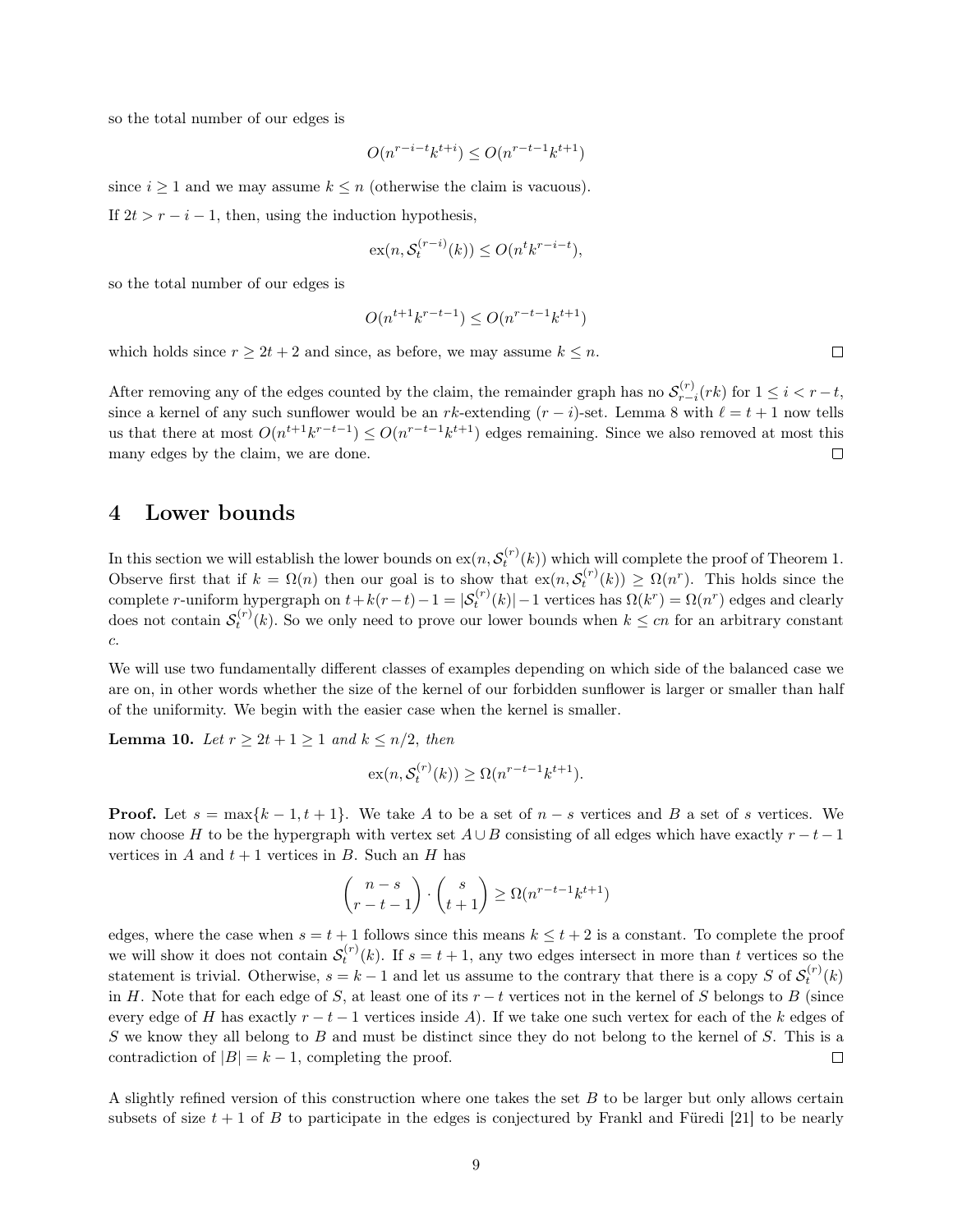optimal for this case, when both  $k$  and  $r$  are assumed to be constant. In particular, they conjecture that one should choose the allowed subsets of B based on the optimal example for the classical Erdős-Rado sunflower conjecture mentioned in the introduction, so that there is no sunflower of size  $k$ , for any size of the kernel, made by the allowed  $t + 1$ -vertex subsets of  $B$ .

Turning to the other, slightly more involved regime, let us first describe the example which Frankl and Füredi conjectured is optimal in this case as it will provide some motivation for our actual construction. Let us start with a  $(t,(r-t)k+t-1,n)$  Steiner system S, defined as an  $((r-t)k+t-1)$ -uniform n-vertex hypergraph in which every t-set of vertices belongs to precisely one edge. That such objects exist, for fixed values of  $t, r, k$ , and infinitely many values of n follows from a recent remarkable breakthrough result of Keevash [\[28\]](#page-11-27), although for our purposes a much older result of Rödl [\[35\]](#page-12-6) which says that such objects in which only  $1-o(1)$ proportion of t-sets belong to an edge would be sufficient. To get the example of Frankl and Füredi, one now takes  $H$  to be the r-uniform hypergraph obtained by choosing for every edge of  $S$  all its r-sets to be edges of H. It is not hard to check that such an H has no  $S_t^{(r)}(k)$  and that it indeed has  $\Omega(n^tk^{r-t})$  edges. This example establishes the lower bound in our problem as well provided  $k$  is also a constant, however once one allows  $k$  to grow with  $n$  the above approach stops working and, in particular, the required Steiner systems do not even exist if k is large enough in terms of n. The approximate approach of [\[35\]](#page-12-6) allows k to grow with n but only very slowly. Our new contribution here is to identify in some sense the correct, easier to ensure property, even when k is linear in n, which still suffices to prevent the existence of  $S_t^{(r)}(k)$ .

**Lemma 11.** Let  $2t \ge r > t \ge 0$  and  $k \le n/r^2$ , then

$$
\mathrm{ex}(n, \mathcal{S}_t^{(r)}(k)) \ge \Omega(n^t k^{r-t}).
$$

**Proof.** We will choose the edges of our desired hypergraph on a vertex set V of size  $n$  in multiple stages. At stage i we first choose a subset of at most  $s = (r - t)k + t - 1$  vertices  $V_i$  and then a collection of edges  $S_i$  only using vertices from  $V_i$  and add them to the edge set of H. We will do so in a way that ensures that no two edges from different stages intersect in t or more vertices. This ensures that any copy of  $S_t^{(r)}(k)$  we may find must be using edges of only a single  $S_i$ , which is impossible since the number of vertices in a copy of  $S_t^{(r)}(k)$  is  $(r-t)k + t > |V_i|$ .

Let us assume we have already chosen  $V_1, \ldots, V_i$  and  $S_1, \ldots, S_i$  for some  $0 \leq i \leq \Omega((n/k)^t)$ . Let us choose  $v_1, \ldots, v_s$  independently and uniformly at random from V. Observe first that the probability that  $v_1, \ldots, v_r$ are all distinct is at least  $1 - {r \choose 2} \cdot \frac{1}{n} \geq \frac{1}{2}$ . Second, conditioning on  $v_1, \ldots, v_r$  being all distinct, observe that the probability that t vertices among them were chosen inside of some  $V_j$  with  $j \leq i$  is by a union bound at most

$$
i\cdot \binom{r}{t}\cdot \left(\frac{(r-t)k+t-1}{n}\right)^t\leq \frac{1}{2}.
$$

This means that with probability at least  $1/4$ , the vertices  $v_1, \ldots, v_r$  are all distinct and at most  $t-1$  of them belong to the same  $V_j$ , for any  $j \leq i$ . The same holds for any r-tuple of our random vertices of which there are  $\binom{(r-t)k+t-1}{r}$ . In particular, there is an outcome in which at least  $\frac{1}{4} \cdot \binom{(r-t)k+t-1}{r} \ge \Omega(k^r)$  of the r-tuples satisfy these two properties. We set  $V_{i+1} = \{v_1, \ldots, v_s\}$  and we let  $S_{i+1}$  consist of all such r-tuples. In particular,  $|S_{i+1}| \geq \Omega(k^r)$  and no edge in  $S_{i+1}$  contains more than  $t-1$  vertices in any  $V_j$  with  $j \leq i$ . The latter condition ensures that  $|e \cap f| \leq t-1$  for any two edges  $e, f$  in different  $S_i$ 's which, as we described above, implies there is no  $\mathcal{S}_t^{(r)}(k)$ . The former condition, combined with the fact we may perform  $\Omega((n/k)^t)$ many stages, ensures that we in total construct at least  $\Omega(n^t k^{r-t})$  edges, as desired.  $\Box$ 

## 5 Concluding remarks

In this paper we determine the correct order of magnitude of the Turán number of sunflowers of any uniformity, in terms of both the size of the underlying graph and the size of the sunflower. In the process we link this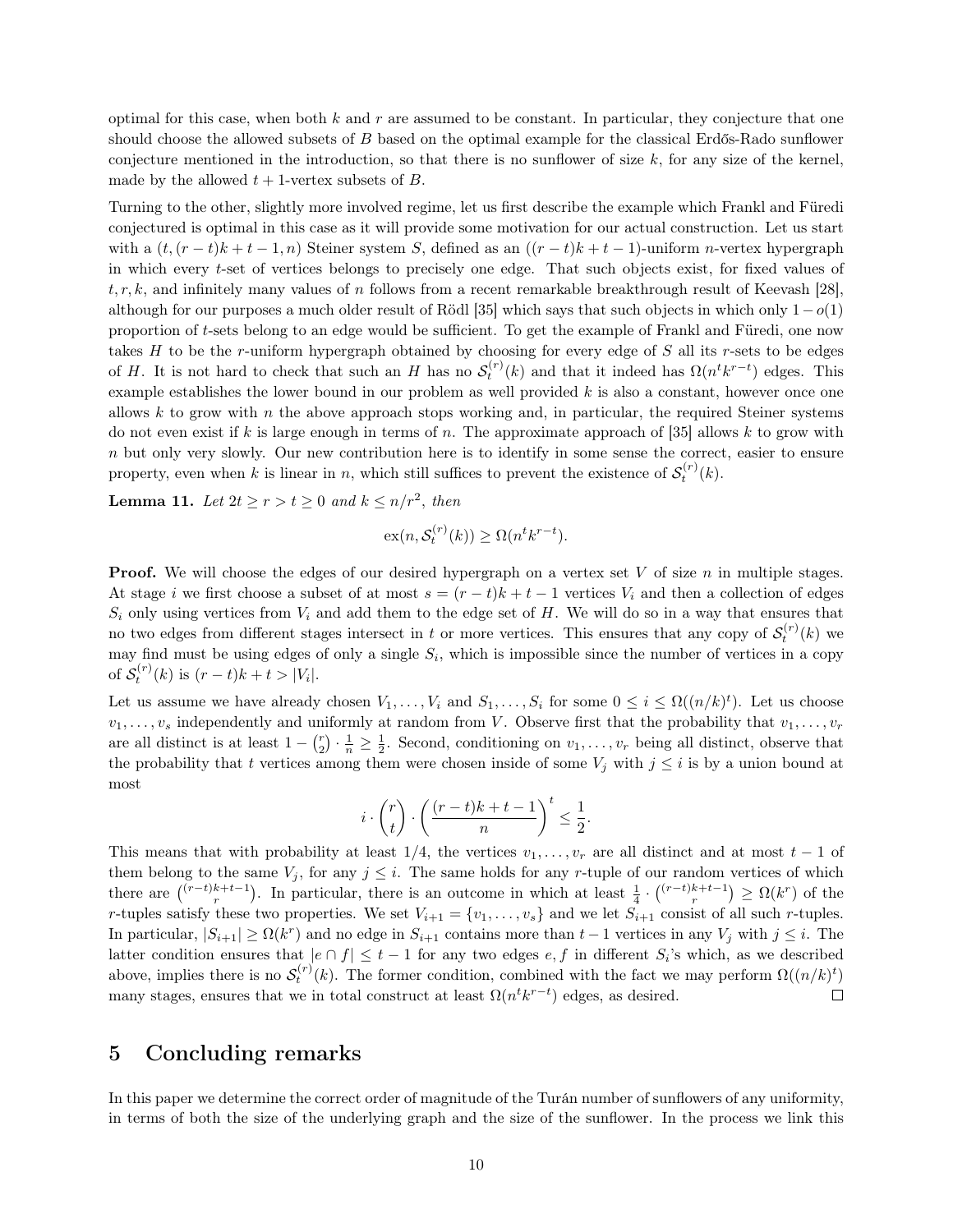problem to a number of interesting topics from a variety of areas including optimisation theory, theoretical computer science, and design theory.

Frankl and Füredi determined the correct dependence of  $ex(n, S_t^{(r)}(k))$  on n. Our result generalises this and provides the correct dependence on both  $n$  and  $k$ . A natural next question would be to, in addition, determine the correct dependency on  $r$ . Here the first step which already might hold some interest is to determine what the answer is in the simplest case  $t = 1$ , where for example we know the answer up to lower order terms for  $r = 3$ , thanks to Chung [\[6\]](#page-11-20). For larger r our result gives roughly a double exponential bound in terms of r.

As mentioned in the introduction one of the motivations of Chung and Erdős (see e.g. [\[8,](#page-11-28) [9\]](#page-11-22)) for raising the question of what happens if one allows  $k$  to grow with  $n$  is the relevance of this problem to the so-called unavoidability problem. It asks for the smallest *n*-vertex Turán number of an *r*-uniform hypergraph  $H$  with a fixed number of edges. The answer is now known, up to a constant factor, in the graph case as well as in the three and four uniform cases. In fact Chung and Erdős say that one of the main obstructions to the solution of this problem lies in the fact that  $\exp(\kappa s_t^{(r)}(k))$  is not that well understood. The reason behind this is the fact that in all known cases sunflowers, and in particular ones with size growing with  $n$ , provide the basic building blocks for the actual optimal unavoidable hypergraphs. As such, our result completely resolves this issue and makes an essential first step towards a resolution of the unavoidability problem for any uniformity.

Sunflowers are perhaps the most natural examples of sparse hypergraphs. This leads to the question of whether results similar to ours can be obtained for other natural families of sparse hypergraphs? In particular, a specific family called generalised stars was suggested in [\[4\]](#page-11-23) based on the fact that the actual optimal unavoidable hypergraphs, at least in the currently known cases, always turn out to be generalised stars. The r-uniform generalised star  $St_r(d_1, \ldots, d_r)$  is defined recursively to consist of  $d_1$  vertex disjoint copies of the hypergraph consisting of a "root" vertex whose link graph is equal to  $St_{r-1}(d_2,\ldots,d_r)$ . So for example  $S_t^{(r)}(k) = St_r(1,\ldots,1,k,1,\ldots,1)$  where k appears as the t-th entry. Another example, illustrating a good way of thinking about generalised stars, is  $St_r(2, 2, \ldots, 2)$  whose edges can be thought of as paths from the root to the leaves in a perfect binary tree. Apart from being interesting in its own right, understanding the n-vertex Turán number of generalised stars, where  $d_i$  is allowed to grow with n, seems to be the next essential step towards the proof of the unavoidability conjecture of Chung and Erdős.

Finally, another potentially interesting further direction might be to understand what happens if we exclude multiple sunflowers simultaneously. In particular, what is the maximum number of edges in an r-uniform hypergraph which contains no  $\mathcal{S}_t^{(r)}(k)$  for any t in some given subset  $T \subseteq [r-1]$ . Our result resolves the case when T is a single element subset. Some further examples include taking  $T = \{0, 1, \ldots, r - 1\}$  in which case we find ourselves in the setting of the classical Erdős-Rado sunflower conjecture discussed in the introduction. In fact, understanding the answer to this question for  $T = \{0, 1, \ldots, t-1\}$  has been raised as one of the initial problems in the proposal by Kalai for the Polymath project [\[33\]](#page-12-2) surrounding this conjecture. Another natural instance is when  $T = \{ \ell, \ell + 1, \ldots, r - 1 \}$ , which in some sense translates to  $\ell$ -element subsets having a bounded codegree. We note that in all these examples determining the correct dependency on  $k$  is fairly easy and the main question is the correct dependency on  $r$ . However, as evidenced by our result on the single element set case, even the correct dependency on  $k$  for an arbitrary set  $T$  seems to be far from immediate.

Acknowledgements. We would like to thank the anonymous referees for their comments, suggestions and careful reading of the paper.

### References

- <span id="page-10-0"></span>[1] R. Alweiss, S. Lovett, K. Wu and J. Zhang, Improved bounds for the sunflower lemma, Ann. of Math., 194 (2021), no. 3, 795–815.
- <span id="page-10-1"></span>[2] T. Bell, S. Chueluecha and L. Warnke, Note on sunflowers, Discrete Math., 344 (2021), no. 7.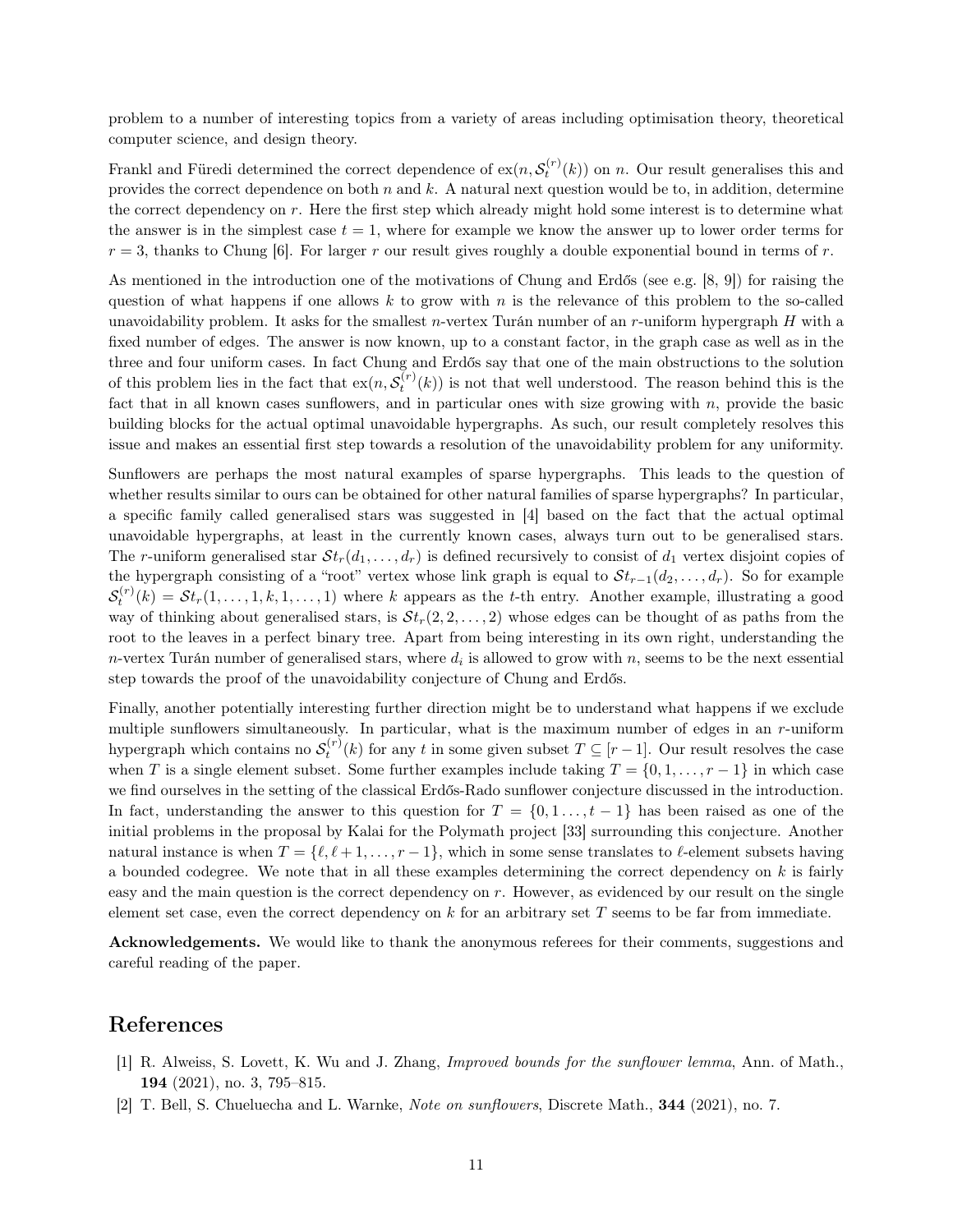- <span id="page-11-24"></span>[3] J. Brakensiek, S. Gopi, V. Guruswami CSPs with global modular constraints: algorithms and hardness via polynomial representations, Proceedings of 51st STOC (2019), 590–601.
- <span id="page-11-23"></span>[4] M. Bucić, N. Draganić, B. Sudakov and T. Tran Unavoidable hypergraphs, J. Combin. Theory Ser. B. 151 (2021), 307–338.
- <span id="page-11-10"></span>[5] H. Buhrman, R. Cleve and A. Wigderson, Quantum vs. classical communication and computation, Proceedings of 30th STOC (1998), 63–68.
- <span id="page-11-20"></span>[6] F. R. K. Chung, Unavoidable stars in 3-graphs, J. Combin. Theory Ser. A 35 (1983), no. 3, 252–262.
- <span id="page-11-2"></span>[7] F. R. K. Chung, Open problems of Paul Erdős in graph theory, J. Graph Theory 25 (1997), no. 1, 3–36.
- <span id="page-11-28"></span>[8] F. R. K. Chung and P. Erdős, On unavoidable graphs, Combinatorica 3 (1983), no. 2, 167–176.
- <span id="page-11-22"></span>[9] F. R. K. Chung and P. Erdős, On unavoidable hypergraphs, J. Graph Theory 11 (1987), no. 2, 251–263.
- <span id="page-11-21"></span>[10] F. R. K. Chung, P. Erdős, and R. L. Graham, Research problem, "Finite and Infinite Sets" (A. Hajnal et al., Eds.), Proc. Colloq. Math. Sot. J. Bolyai 37, (1981), p. 875.
- <span id="page-11-1"></span>[11] R. A. Duke and P. Erdős, Systems of finite sets having a common intersection, Proceedings, 8th SE Conf. Combinatorics, Graph Theory and Computing, (1977), 247–252.
- <span id="page-11-11"></span>[12] P. Erdős, A problem on independent r-tuples, Ann. Univ. Sci. Budapest. 8 (1965), 93–95.
- <span id="page-11-12"></span>[13] P. Erdős and T. Gallai, On the minimal number of vertices representing the edges of a graph, Puhl. Math. Inst. Hungar. Acnd. Sci. 6 (1961), 181–203.
- <span id="page-11-13"></span>[14] P. Erdős, C. Ko and R. Rado, Intersection theorems for systems of finite sets, The Quarterly Journal of Mathematics 12 (1961), 313–320.
- <span id="page-11-0"></span>[15] P. Erdős and R. Rado, Intersection theorems for systems of sets, J. Lond. Math. Soc. 35 (1960), 85–90.
- <span id="page-11-19"></span>[16] P. Frankl, An extremal problem for 3-graphs, Acta. Math. Acad. Sci. Hungar. 32 (1978), 157–160.
- <span id="page-11-14"></span>[17] P. Frankl, Improved bounds for Erdős' matching conjecture, J. Combin. Theory A 120 (2013), 1068–1072.
- <span id="page-11-15"></span>[18] P. Frankl, On the maximum number of edges in a hypergraph with given matching number, Disc. Appl. Math. **216** (2017), 562-581.
- <span id="page-11-16"></span>[19] P. Frankl, Proof of the Erdős matching conjecture in a new range, Israel J. Math. 222 (2017), 421–430.
- <span id="page-11-4"></span>[20] P. Frankl and Z. Füredi, Forbidding just one intersection, J. Combin. Theory A 39 (1985), 160–176.
- <span id="page-11-18"></span>[21] P. Frankl and Z. Füredi, Exact solution of some Turán-type problems, J. Combin. Theory A 45 (1987), 226–262.
- <span id="page-11-25"></span>[22] P. Frankl and G. O. H. Katona. If the intersection of any r sets has a size  $\neq r - 1$ . Studia Scientiarum Mathematicarum Hungarica, 14 (1979), 47–49.
- <span id="page-11-17"></span>[23] P. Frankl and A. Kupavskii, The Erdős Matching Conjecture and concentration inequalities, preprint arXiv:1806.08855.
- <span id="page-11-5"></span>[24] P. Frankl and V. Rödl, Forbidden intersections, Trans. Amer. Math. Soc. 300 (1987), 259–286.
- <span id="page-11-9"></span>[25] P. Frankl and V. Rödl, A partition property of simplices in euclidean space, J. Amer. Math. Soc. 3 (1990),  $1 - 7$ .
- <span id="page-11-6"></span>[26] P. Frankl and R. M. Wilson, Intersection theorems with geometric consequences, Combinatorica 1 (1981), 357–368.
- <span id="page-11-3"></span>[27] Z. Füredi, Turán type problems, Surveys in combinatorics, London Math. Soc. Lecture Note Ser., vol. 166, Cambridge Univ. Press, Cambridge, (1991), 253–300.
- <span id="page-11-27"></span>[28] P. Keevash The existence of designs. preprint arXiv:1401.3665.
- <span id="page-11-7"></span>[29] P. Keevash and E. Long, Frankl-Rödl-type theorems for codes and permutations, Trans. Amer. Math. Soc. 369 (2017), 1147–1162.
- <span id="page-11-8"></span>[30] P. Keevash and E. Long, Forbidden vector-valued intersections, Proc. Lond. Math. Soc. 121 (2020), 702–742.
- <span id="page-11-26"></span>[31] E. Lucas, Théorie des fonctions numériques simplement périodiques, American Journal of Mathematics (1878), 289–321.